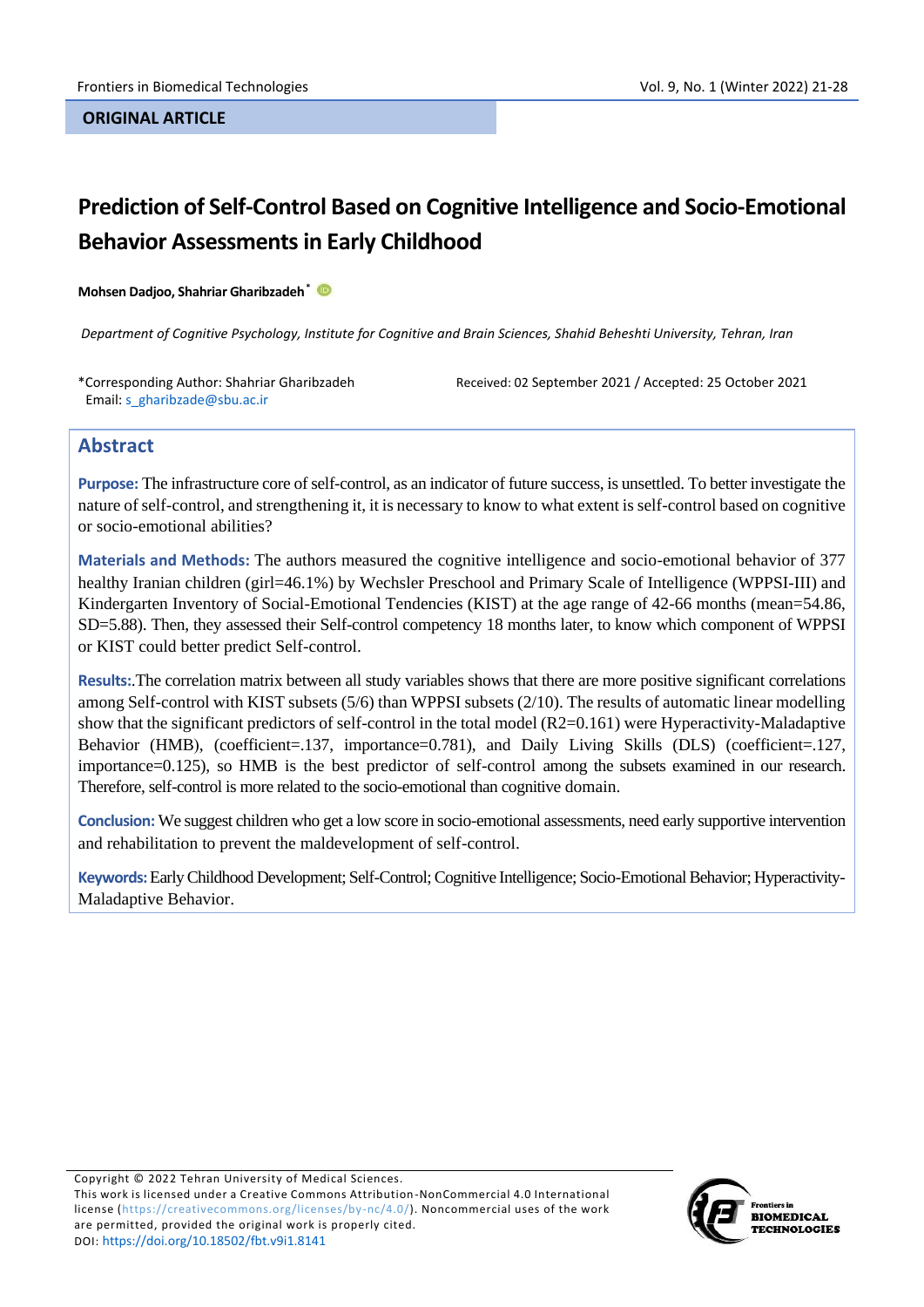# **1. Introduction**

Self-control as a regulatory competence has a profound impact on controlling thoughts, regulate emotions, and inhibit impulses [\[1\].](#page-5-0) It had always been the focus of attention as an interdisciplinary concept for behavioral and social scientists that help to make healthy life and society [\[2-](#page-5-1)[4\].](#page-5-2) Self-control as an indicator of future success  $[5]$  and marker of good adjustment  $[6]$  is a central function of the self and an essential key to success in lif[e \[7\].](#page-5-5) Selfcontrol is related to diverse areas such as physical health, exercise, substance dependency, crime, finance, social outsourcing, perceived severity of Coronavirus disease 2019 (COVID-19)–mental health problems, prosocial behavior, academic achievement, commitment in online game playing, internet addiction, and even shooting performance[! \[8–](#page-5-6)[16\].](#page-5-7) Also, there is a negative relation between self-control and self-reporting stress, anxiety, and depression [\[17\].](#page-6-0)

Although findings on self-control have increased in recent years, our ignorance is more than our knowledge [\[13\].](#page-5-8) There is a significant gap in the self-control literature especially at preschool age that needs deliberate investigation [\[18-](#page-6-1)[20\].](#page-6-2) Given that the human psyche is rooted in the basic domains of development in early childhood, the investigation of the initial roots of self-control could be drawn from there. Many researchers consider cognitive and socio-emotional competencies as the basic mental domains of childhood  $[21–27]$ . The relation of these competencies with regulation mechanism, well-being, and mental health have been well documented [\[28–](#page-6-5)[34\].](#page-6-6) Despite this prominence, when policymakers want to implement related research findings, there are several challenging issues in the literature:

First, only a few studies examine self-control in Early childhoo[d \[19\].](#page-6-7) Second, scientists categorized self-control sometimes as a cognitive, emotional, cognitive-emotional, and sometimes as a socio-emotional abilit[y \[31\].](#page-6-8) Therefore, the infrastructure core of self-control is unsettled. Third, correlational findings do not indicate the directness of relation among domain[s \[35\].](#page-6-9) Finally, although the interplay among these abilities was investigated in some studies [\[36,](#page-6-10) [37\],](#page-6-11) no adequate and specific model has yet been elaborated [\[38\].](#page-6-12) To help clarify these issues, the authors conducted the present study to investigate the portion of cognitive intelligence (by WPPSI) and socio-emotional behavior (by KIST) in the prediction of self-control in early childhood development (ECD). Our findings could be

useful in both theoretical and practical ways: first, it can help determine whether self-control's nature is more related to the cognitive or socio-emotional domain to achieve a better interaction model of developmental competencies. Many educational systems, have a specified curriculum for cognitive abilities (for example, memory or calculation) authors could investigate their effectiveness in promoting self-control indirectly. Second, if we can specify the predictive factors of self-control, then we will be able to start early intervention if necessary.

# **2. Materials and Methods**

#### **2.1. Participants**

Our sample was 360 healthy Iranian children (girl=46.1%) from five cities including Tehran (104 persons, 28.9%), Bandar Abbas (80 persons, 22.2%), Mashhad (77 persons, 21.4%), Zarand (62 persons, 17.2%), and Tabriz (37 persons, 10.3%) as the representative provinces of the Iranian population, based on the geographical distribution and socioeconomic status. They were in middle socioeconomic status from the Persian population, and 97.3 % of the children lived with both parents. In the first wave, their age ranged from 42-66 months (mean=54.86, SD=5.88) as the earliest age could assess these domains reliabl[y \[39\],](#page-6-13) and in the second wave reassess them at 18 months later, when they become 60-84 months.

### **2.2. Procedure**

Participants were recruited from the study of "growing up in Iran" using stratified random sampling. First, the authors target kindergartens from the south, north, west, east, and center of each city, then, in a meeting describe the goals of study for the manager and counselors of kindergarten. From every center, we choose two classes randomly then prepare a list for children aged 42-66 months. Eligibility criteria were: a) the children must be between 42-66 months old (preschool age), b) they must not have cerebral palsy or other developmental or motor impairment, c) they must be living with both parents, and d) they must be in attendance in preschool for at least 3 months. Mothers who were interested in participating in the study were contacted, via phone, to schedule an appointment at home or school, according to their preference. Only parents who were interested in participating in the study and signed the consent form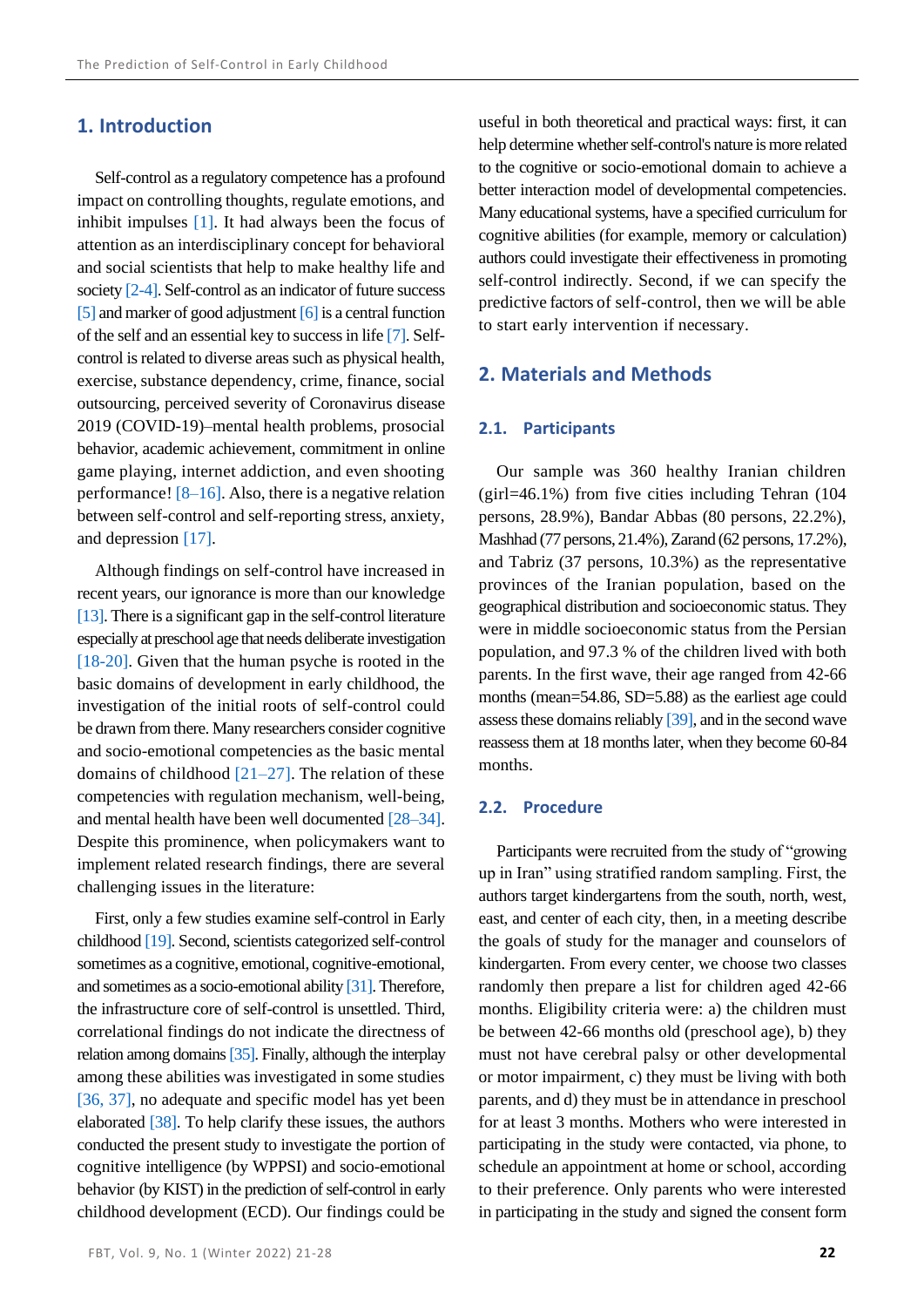were included. Before the administration of the assessments, parents were informed about the aims of the study and data collection process and received instructions on how to administer the questionnaire. They could return the form if they did not want their child to participate (although some parents called the research coordinators for additional information, none of the parents returned this form).

Also, parents ensured that confidentiality and anonymity were rigorously respected and the children were informed that no information about specific responses would be shared with teachers or parents. Next, 11 trained interviewers rechecked children for physical and mental health based on interviews and parent reports. Then they collected cognitive and socio-emotional data for 3 months, in the first wave. To gather simultaneous data, assessments were done within the same week. Then 18 months later, they gathered self-control data with the same procedure, in the second wave.

### **2.3. Measures**

Because of the nature of emotional experiences, selfreporting is the most preferred and most practical way of assessing emotion in adults. But for younger children, information reported by their peers such as parents and teachers is more appropriate [\[40,](#page-6-14) [41\];](#page-6-15) therefore, the parent report-based tools were used for socio-emotional and selfcontrol domains. Also, we use WPPSI-III because the extensive psychometric data support its application in studying general intelligence levels and broad cognitive abilities in children aged 30-87 months [\[28,](#page-6-5) [42\].](#page-6-16)

### **2.4. Self-Control Scale**

Humphrey (1982) developed a self-control scoring scale [\[43\]](#page-6-17) based on the self-assessment tool developed by Kendall and Wilcox [\[44\].](#page-7-0) Their method examined the general domain of self-control in two aspects: 1) Cognitive/Personal and 2) Behavioral/Interpersonal.

The questionnaire consisted of 15 questions; eight assessed cognitive/personal dimension, four assessed behavioral/interpersonal dimension, and three assessed both of them. The prediction of the total variance of this questionnaire in the cognitive/ personal dimension was)  $\Sigma = 0.41$ , in the behavioral/ interpersonal dimension it was  $(\Sigma = 26)$  and in total it was  $(\Sigma = 67)$ . Test-retest reliability for these two tests after two and a half to four weeks interval was: cognitive/personal (r=.93), behavioral/ interpersonal (r=.88), and totally (r=.94) [\[43\].](#page-6-17)

# **2.5. Kindergarten Inventory of Social-Emotional Tendencies (KIST)**

The socio-emotional ability was assessed by the Persian version of the KIST, developed by Miller, Michie, and Miller [\[45\].](#page-7-1) This inventory consisted of six subsets: hyperactivity-maladaptive behavior (HMB:16 items), social skills (SS:8 items), communication skills (CS:8 items), daily living skills (DLS:6 items), eating behavior (EB:3 items), and separation anxiety symptoms (SAS:5 items) on a 5-point scale (1=never to 5=always). The reliability for the Persian version of this instrument was  $(r=0.86)$  for total and ranged from  $(r=0.52)$  (SAS) to  $(r=0.77)$  (HMB) for subscales [\[46\].](#page-7-2)

# **2.6. Wechsler Preschool & Primary Scale of Intelligence (WPPSI-III)**

The children did the Persian version of the third version of WPPSI-III [\[47\],](#page-7-3) which was initially constructed by Wechsler and Kodama [\[48\].](#page-7-4) It consists of 10 subtests, five of which made up verbal Intelligence Quotient (IQ) (information, comprehension, arithmetic, vocabulary, and similarities), and the other five made up performance IQ (animal house, geometric design, block design, mazes, and picture completion). The verbal IQ and performance IQ made full-scale IQ, which is defined as the average of all cognitive abilities. The reliability for the Persian version of this instrument was  $(r=.83)$ ,  $(r=.90)$ , and  $(r=.88)$ , for verbal, performance, and total IQ, respectively.

# **3. Results**

Data analyses were performed using the IBM SPSS Statistics 26 package. We calculated partial correlations among cognitive, socioemotional, and self-control domains. The correlation matrix between all study variables shows that there are more positive significant correlations among Self-control with KIST subsets (5/6) than WPPSI subsets (2/10; [Figure1\)](#page-3-0). Then we applied stepwise regression analyses to investigate the effect of WPPSI and KIST on children's Self-control 18 months later. HMB, SS, CS, DLS, EB, and SAS (as socio-emotional domain); information, comprehension, arithmetic, vocabulary, similarities, animal house, geometric design, block design, mazes, and picture completion (as cognitive domain) considered as independent variables, and self-control as a dependent variable.

Stepwise regression was calculated to predict Selfcontrol based on their WPPSI and KIST scores. A significant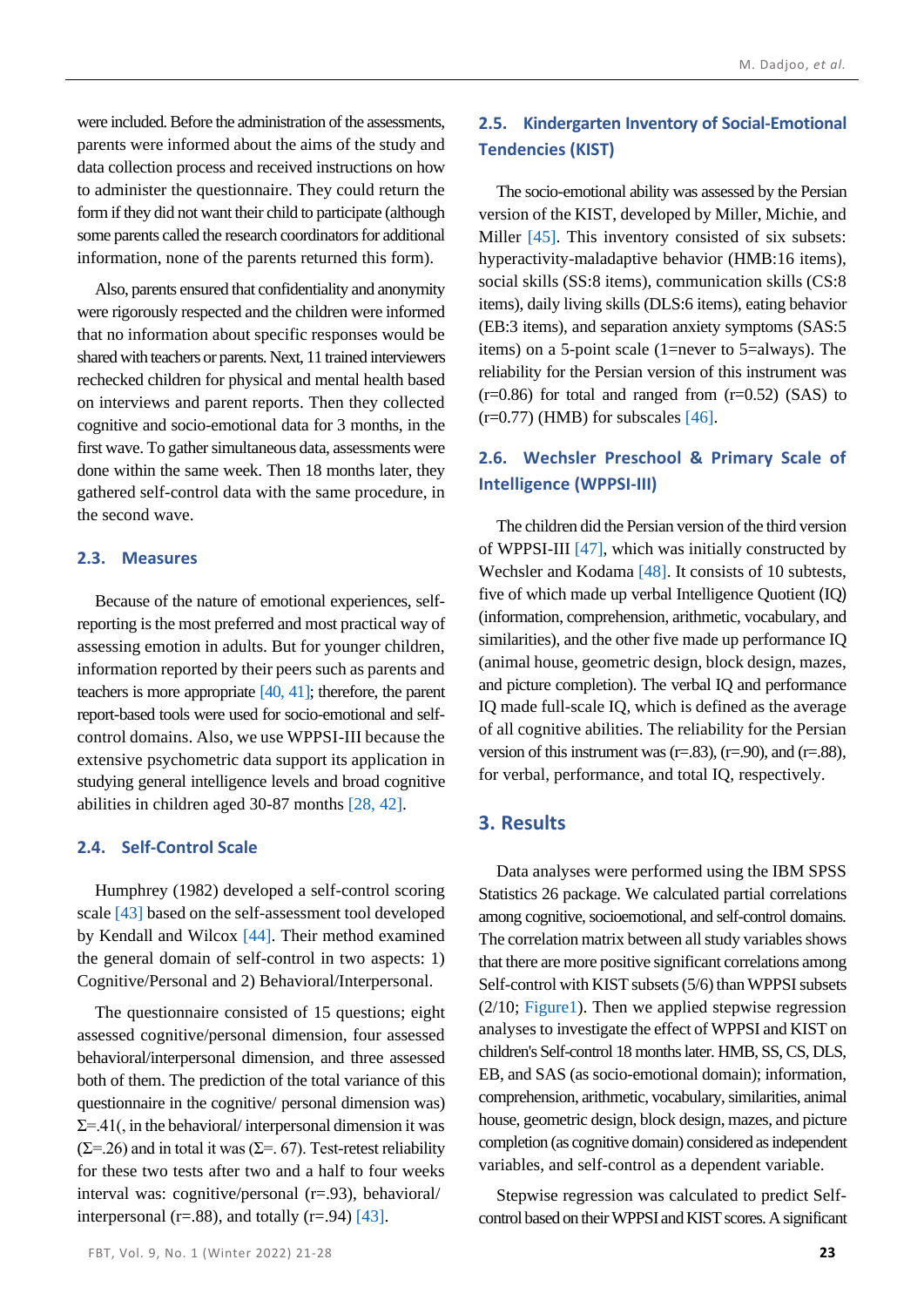

<span id="page-3-0"></span>**Figure 1.** Pairwise correlation matrix of the research variables (HMB: hyperactivity-maladaptive behavior, SS: social skills, CS: communication skills, DLS: Daily Living Skills, EB: eating behavior, SAS: separation anxiety symptoms, Inf: information, Voc: vocabulary, Sim: similarities, Ari: arithmetic, Com: comprehension, AH: animal house, PC: picture completion, Maz: mazes, GD: geometric design, BD: block design, SC: self-control)

regression equation was found (F  $(2,357)=34.180$ , p $< .001$ ) with an (R2=.161). Children's predicted Self-control is equal to 17.592 + 0.343 (HMB) + 0.163 (DLS). Self-control scores increased 0.343 and 0.163 score for each score of HMB and DLS, respectively. Both HMB and DLS were significant predictors of Self-control [\(Table1\)](#page-3-1).

The results of Automatic Linear Modeling (Best Subsets Method) with 16.1% accuracy, show that the significant predictors of Self-control (R2=0.161) were HMB (coefficient=0.137, importance=0.781, p<0.001) and DLS (coefficient=0.127, importance=0.125, p<0.05[; Figure 2\)](#page-3-2).

<span id="page-3-1"></span>**Table 1.** Summary of stepwise regression analysis for variables predicting Self-control (HMB: hyperactivitymaladaptive behavior, DLS: Daily Living Skills)

| <b>Step</b>             |            | 2                  |
|-------------------------|------------|--------------------|
| <b>Predictors</b>       | <b>HMB</b> | DL S<br><b>HMB</b> |
| в                       | 0.157      | 0.157<br>0.147     |
| ß                       | 0.367      | 0.163<br>0.343     |
| t                       | $7.462***$ | $7.004***3.332***$ |
| R                       | 0.367      | 0.401              |
| Adjuster $\mathbb{R}^2$ | 0.132      | 0.156              |
| F                       | 55.688***  | $34.180***$        |

#### Predictors Importance



<span id="page-3-2"></span>**Figure 2.**Importance of significant cognitive and socioemotional predictors of self-control in a linear model (p<.5; HMB: hyperactivity-maladaptive behavior, DLS: Daily Living Skills)

# **4. Discussion**

The first aim of the present study was to investigate the nature of self-control to know to what extent is selfcontrol based on cognitive or socio-emotional abilities? Our results show that the correlation between KIST and Self-control is stronger than WPPSI. Furthermore, more KIST subsets could predict Self-control 18 months later. We, therefore, conclude that self-control has a more insubstantial amount of shared variance with the socio-emotional domain than cognitive. Consistent with this finding, many kinds of research show the relations between SEB and Selfcontrol. A meta-analysis by De Ridder *et al.*, (2012) reported a small to medium relationship between selfcontrol and various human functioning, regardless of the scale of assessment [\[49\].](#page-7-5) After Reviewing existing literature, they found that the effect size for the impact of self-control on prosocial behavior was  $(r = 0.25)$ .

Tangney *et al.* (2018) hypothesized that self-control has positive bi-directional relations with interpersonal adjustment [\[6\].](#page-5-4) People with high self-control were better adjusted, had better interpersonal skills and relationships, and emotional lives than others [\[6\]](#page-5-4) and they show better interpersonal accommodation, better dyadic adjustment, and more satisfying relationships [\[50\].](#page-7-6) Also, good effortful self-control among preschool children, reported by parents and teachers, predicted more socially competent responses [\[51\].](#page-7-7) Teacher ratings of preschools' self-control predicted later social status as children who had better self-control become more popular [\[52\].](#page-7-8) On the other hand, low levels of self-control were strongly related to both behavioral and emotional problems for early adolescents [\[53\],](#page-7-9) and it is a significant risk factor for a wide range of personal and interpersonal problem[s \[6\].](#page-5-4) This substantial amount of shared variance could be interpreted in these ways. Selfcontrol appears to facilitate empathy, as the ability to take another person's perspective instead of one's point of view and understand someone else's concerns [\[6\];](#page-5-4) in the sympathetic interactions, such as when people suffer from doing hurtful things on impulse and needs to be appeased. It can also be supportive by helping others to achieve their goals, such as by enabling people to resist temptations. People with high self-control do more socially desirable things and become better partners because social desirability involves the overriding selfish interests in doing the best work for the entire community. Better self-control would be correlated with higher relationship quality, enhanced empathy, a willingness to forgive others for their misbehaviors, and a secure attachment style [\[6\].](#page-5-4)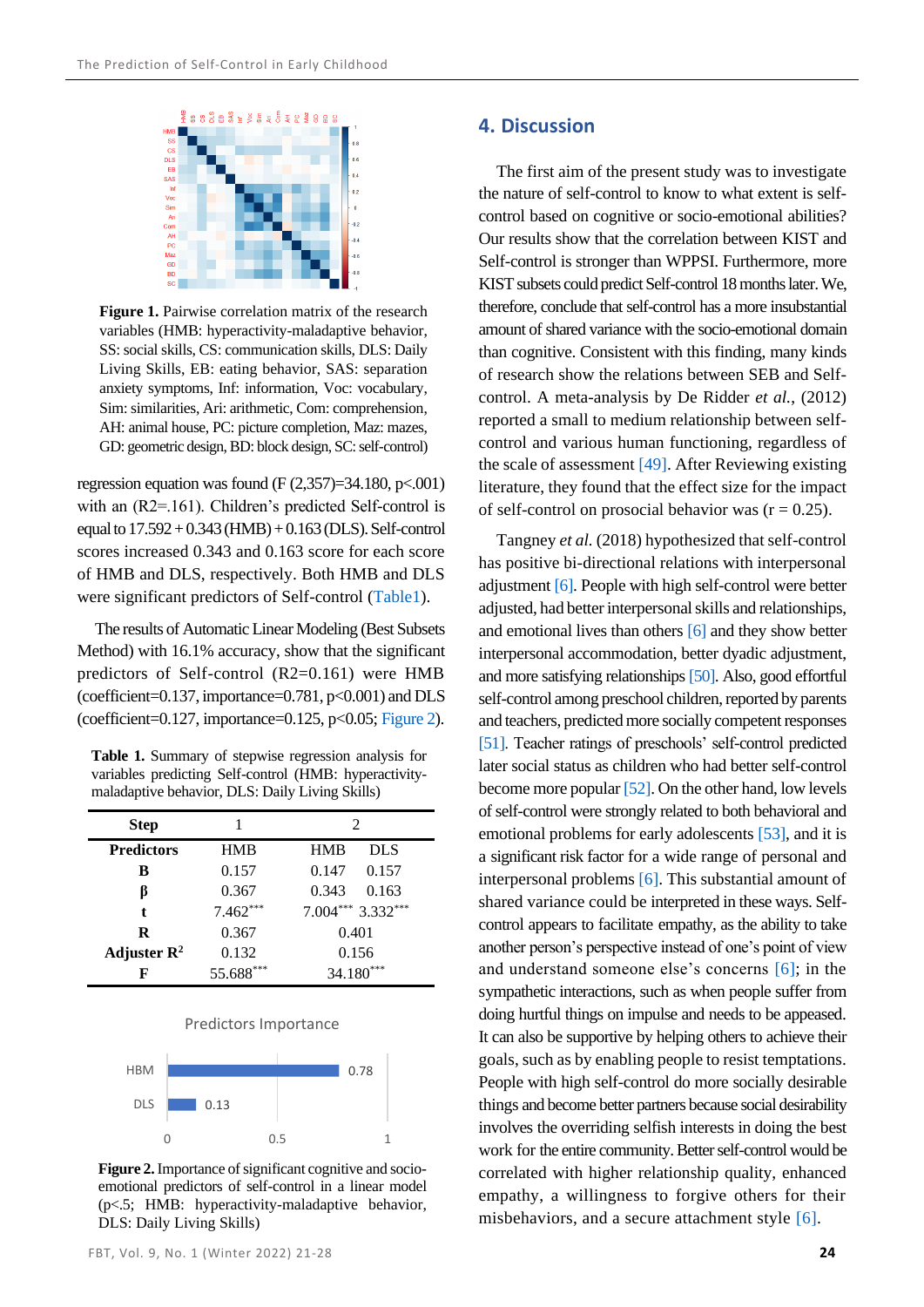On other hand, there are also increasing research findings that show poor self-control may cause angry outbursts that lead to aggression and antisocial behavio[r \[6\].](#page-5-4) Anger can be interpersonally harmful and troublemaking, sometimes causes others to keep their distance. Several studies showed that children who could not regulate their aggressive behavior were more rejected by peers [\[54,](#page-7-10) [55\].](#page-7-11) The final consequence of this poor self-control is problems in sharing emotions with others and extend social bonds. Taken together, these findings highlight the critical relations between socioemotional behavior and self-control. Besides cognitive and socio-emotional competencies, the role of other factors with self-control has been investigated. For instance, the social role of language in the regulation of a child's own and others' actions in Vygotsky's cultural-historical theor[y \[56,](#page-7-12) [57\],](#page-7-13) the interaction among self-control with children's language competence, social and communicative skills [\[58,](#page-7-14) [59\],](#page-7-15) relations of self-control with the positive and dysfunctional family environment [\[6\],](#page-5-4) and mediating role of resiliency in the relations between effortful control and popularity [\[60\]](#page-7-16) has been discussed. As result, predicting self-control ultimately needs a multifaceted approach.

The second aim of our study was to examine which one of the WPPSI or KIST subsets could better predict Self-control in ECD. Our results show that HMB is the strongest predictor of Self-control among present subsets. So, although the HMB (with 16 Items) cannot predict Self-control, ultimately observed correlation (r=0.367) and prediction power (13.5%) is a remarkable finding. Similarly, Rohde (2000) found that high self-control was linked to adaptive traits and behavior patterns but was not related to intelligence [\[6\].](#page-5-4) Because HMB consists of two subsets, i.e., Hyperactivity and Maladaptive behavior, we take a closer look at it. Many findings in clinical settings show relations among hyperactivity, maladaptive behavior, and self-control. One of the well-known related disorders is ADHD, which is associated with inappropriate levels of hyperactivity, impulsivity, and general lack of inhibition [\[61\].](#page-7-17) Children diagnosed with ADHD are in danger of poor self-control and related difficulties [\[62\].](#page-7-18) People with high self-control have fewer impulse control problems, including binge eating and alcohol abus[e \[6\].](#page-5-4) Preadolescent and early adolescent boys with low self-control show an excessive risk for aggressive and delinquent behavior [\[63,](#page-7-19) [64\].](#page-7-20)

In explaining these findings, it can be assumed that Hyperactivity leads to overloading working memory. As result, it makes it difficult to consider the details and outcomes. It leads to failure to think about the consequence of actions (impulsivity) and maladaptive behavior. Besides, concentrations to pursue a goal and persistence on longlasting plans are fundamental for controlling ability when distractions and temptations make obstacles. As a result, children with well-focused attention on perseverance activities lead to strong self-control ability. On the other hand, the interaction between maladaptive behavior and control competence has been reported in other studies [\[65–](#page-7-21)[68\].](#page-7-22) Strengthening emotion regulation skills is useful for individuals who display co-occurring maladaptive behavio[r \[65\].](#page-7-21) It seems that mastery in regulating adaptive behavior, especially in hyperactive children, requires positive interaction with peers and respect for others' rights. So if one child is not able to adapt to other children, others will not build a constructive relationship with him. As a result, his problematic behavior with others intensifies and it becomes harder for him to control himself, and this vicious cycle continues.

#### **4.1. Limitations and Future Research**

Observing and recording children's behavior and thoughts in their natural milieu adds up the study's ecological validity. As Kuppens (2019) points out, it is valuable to measure socio-emotional subsets in real life [\[69\].](#page-7-23) Furthermore, investigating childhood abilities developmentally in the real world is so worthy. The present study despite these strengths also had some limitations:

Many factors may influence a child's performance, the most crucial factor of which is how to interpret a child's scores. Performance during the administration of a test may be affected by the rapport between the child and evaluator, social or physical environment, distractibility, off-task behavior, difficulty with prolonged testing, interest in the materials, and motivational and other child-related factors. Parents' attitudes toward their children may have a positive or negative effect on how to complete it. Also, the measurement of structures such as socio-emotional and self-control abilities with a paper-and-pencil and selfreport questionnaire has limitation[s \[70\]](#page-7-24) that must be taken into account [\[69\].](#page-7-23) Multifaceted interaction and rapid development of these constructs in early childhood is another issue that further complicates the complexity. Finally, there is the ambiguity of the self-control construct and the plethora of nomenclature associated with it [\[71\].](#page-7-25)

Consequently, studies with a detailed, comparative, and specific operational definition of these structures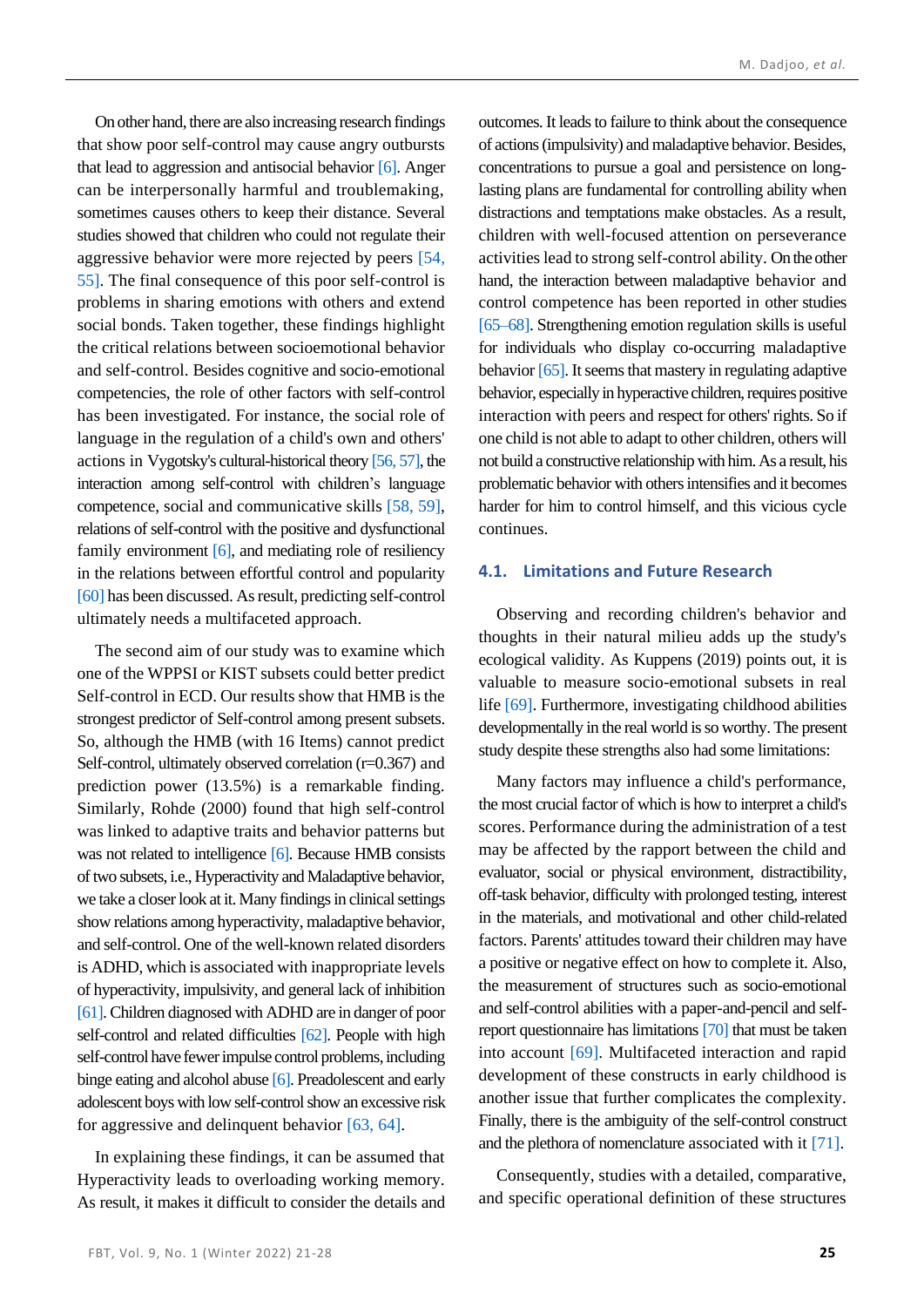can scrutinize the degree of overlap and differentiation within these abilities. Besides, simultaneous measurements of neural correlates of brain functions by using neuroimaging methods, alongside behavioral observations and questionnaires, can reflect other aspects of human abilities [\[69,](#page-7-23)[72\].](#page-7-26) Finally, using mathematical and computational tools derived from complex systems, dynamic systems, and control theory [\[32\]](#page-6-18) is a contributory approach to shed new light on this complicated interplay.

# **5. Conclusion**

The results of this study take us one small step closer to better understanding the nature of self-control. The present study is one of the few developmental studies which examine the interaction among socioemotional, cognitive, and self-control abilities in early childhood. This finding shows that although the basis of self-control is more related to the socio-emotional domain, we should look at self-control as a multifaceted competence.Taken together, these findings suggest that parents, caregivers, teachers, and policymakers should choose a multidimensional approach to achieve personal and social well-being and mental health. In particular, because children grow rapidly and nonlinearly [\[34\],](#page-6-6) early intervention is more effective and less costly than later action [\[73\].](#page-7-27) In addition to the current cognitivebased educational curriculum, designing specific programs and early interventions to strengthening SEB and Selfcontrol is a capable junction to achieve a healthier and satisfying life.

### **Acknowledgment**

We would like to thank the Hamnavaye Avaye Rooyesh institute for collecting data. We declare that all experiments on human subjects were conducted with the adequate understanding and written consent of the subjects.

# **References**

- <span id="page-5-0"></span>1- Baumeister RF, Bratslavsky E, Muraven M, Tice DM. "Ego depletion: Is the active self a limited resource?", *J Pers Soc Psychol*;74(5):1252, (1998).
- <span id="page-5-1"></span>2- Eisenberg N. "Commentary: What's in a word (or words) on the relations among self-regulation, self-control, executive functioning, effortful control, cognitive control, impulsivity, risk-taking, and inhibition for developmental psychopathology – reflections on Nigg." *J Child Psychol Psychiatry Allied Discip*;58(4):384–6, (2017).
- 3- Gagne JR, Nwadinobi OK. "Self-Control Interventions That Benefit Executive Functioning and Academic Outcomes in Early and Middle Childhood.", *Early Educ Dev*;29(7):971– 87, (2018).
- <span id="page-5-2"></span>4- Gagne JR. "Self-Control in Childhood: A Synthesis of Perspectives and Focus on Early Development.", *Child Dev Perspect*;11(2):127–32, (2017).
- <span id="page-5-3"></span>5- Montroy JJ, Bowles RP, Skibbe LE, McClelland MM, Morrison FJ. "The development of self-regulation across early childhood.", *Dev Psychol*;52(11):1744–62, (2016).
- <span id="page-5-4"></span>6- Tangney JP, Boone AL, Baumeister RF. "High self-control predicts good adjustment, less pathology, better grades, and interpersonal success.", *Self-regulation and self-control*;173– 212, (2018).
- <span id="page-5-5"></span>7- Baumeister RF, Vohs KD, Tice DM. "The strength model of self-control.", *Curr Dir Psychol Sci*;16(6):351–5, (2007).
- <span id="page-5-6"></span>8- Burt CH. "Self-Control and Crime: Beyond Gottfredson & Hirschi's Theory.", *Annu Rev Criminol*;3:43–73, (2020).
- 9- Li J Bin, Yang A, Dou K, Cheung RYM. "Self-control moderates the association between perceived severity of coronavirus disease 2019 (COVID-19) and mental health problems among the Chinese public.", *Int J Environ Res Public Health*;17(13):1–10, (2020).
- 10- Schmidt-Barad T, Uziel L. "When (state and trait) powers collide: Effects of power-incongruence and self-control on prosocial behavior.", *Pers Individ Dif*;162:110009, (2020).
- 11-Gerdtham UG, Wengström E, Wickström Östervall L. "Trait self-control, exercise and exercise ambition: Evidence from a healthy, adult population.", *Psychol Heal Med*;25(5):583–92, (2020).
- 12- Englert C, Dziuba A, Wolff W, Giboin L solal. "An investigation of the effects of self-reported self-control strength on shooting performance.", *Psychol Sport Exerc*; 52:101839, (2021).
- <span id="page-5-8"></span>13- Duckworth AL, Taxer JL, Eskreis-Winkler L, Galla BM, Gross JJ. "Self-control and academic achievement." *Annu Rev Psychol*; 70:373–99, (2019).
- 14- Bhagat S, Jeong EJ, Kim DJ. "The Role of Individuals' Need for Online Social Interactions and Interpersonal Incompetence in Digital Game Addiction." *Int J Hum Comput Interact*;36(5):449–63, (2020).
- 15- Acland D, Chow V. "Self-control and demand for commitment in online game playing: evidence from a field experiment.", *J Econ Sci Assoc*;4(1):46–62, (2018).
- <span id="page-5-7"></span>16- Moffitt TE, Arseneault L, Belsky D, Dickson N, Hancox RJ, Harrington HL, et al. "A gradient of childhood self-control predicts health, wealth, and public safety.", *Proc Natl Acad Sci U S A*;108(7):2693–8, (2011).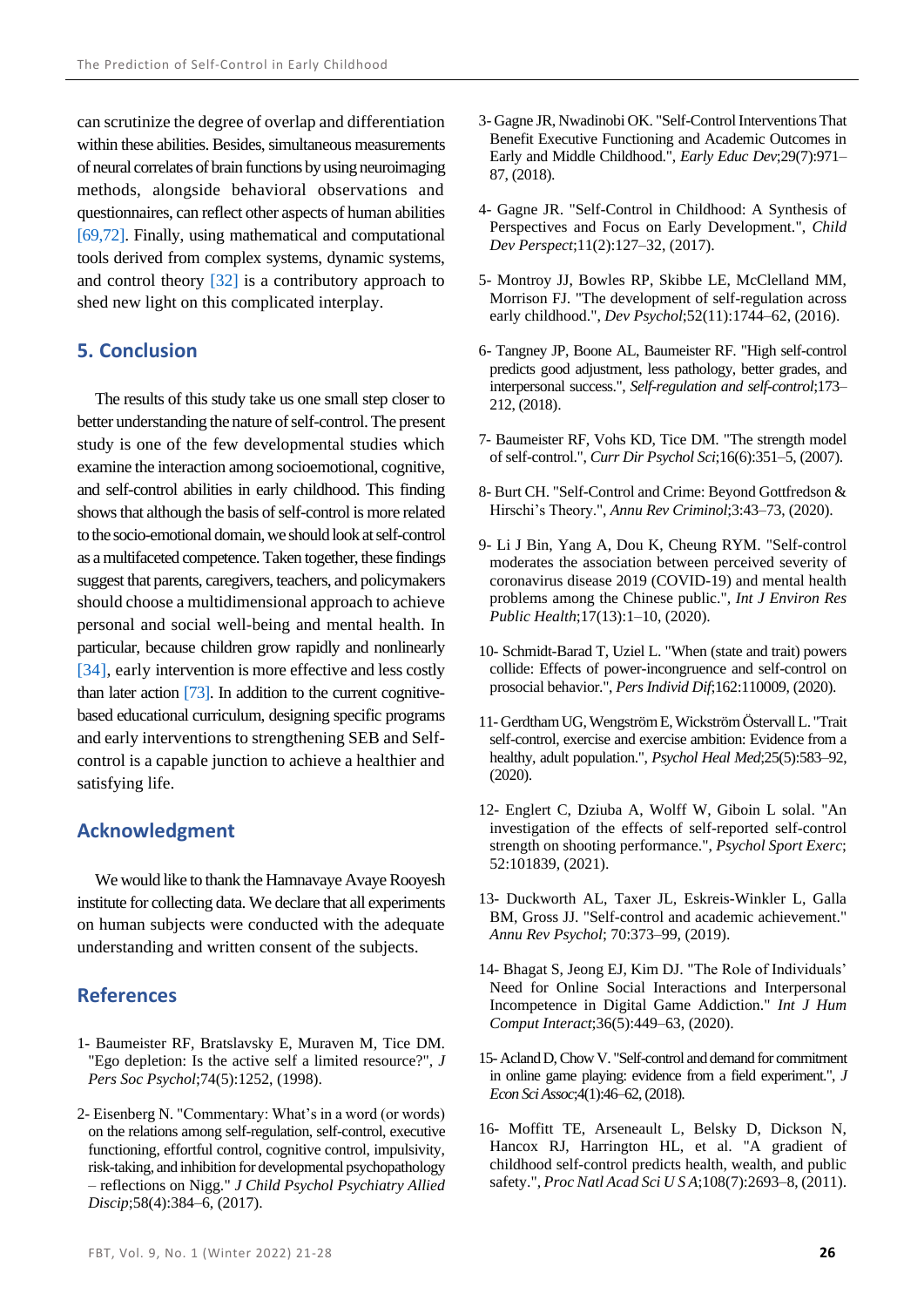- <span id="page-6-0"></span>17-Nielsen KS, Bauer JM, Hofmann W. "Examining the relationship between trait self-control and stress: Evidence on generalizability and outcome variability." *J Res Pers*; 84:103901, (2020).
- <span id="page-6-1"></span>18- Institute of Medicine (IOM) and National Research Council (NRC), (NRC) I of M (IOM) and NRC, Institute of Medicine (IOM) and National Research Council (NRC). "Transforming the Workforce for Children Birth Through Age 8. In: Transforming the Workforce for Children Birth Through Age 8 [Internet].", *National Academies Press (US)*; p. 85–203, (2015). Available from: http://www.nap.edu/catalog/19401
- <span id="page-6-7"></span>19- Pan Q, Zhu Q. "Development of self-control in early childhood—a growth mixture modeling approach.", *Cogent Psychol*;5(1):1–17, (2018).
- <span id="page-6-2"></span>20- Tao T, Wang L, Fan C, Gao W. "Development of selfcontrol in children aged 3 to 9 years: Perspective from a dual-systems model.", *Sci Rep*, 11;4(1):7272, (2014).
- <span id="page-6-3"></span>21- Moore SR, Lorntz B, Lima AA, Guerrant RL. "Risk factors for adverse outcomes in developing countries." *Lancet*;369(9564):824–5, (2007).
- 22- Kataoka N, Valerio A, Elder LK, Neuman MJ, Naudeau S. "Investing in young children : an early childhood development guide for policy dialogue and project preparation [Internet]." *The World Bank*; (2011). Available from: http://documents.worldbank.org/curated/en/2011/01/16283743/i nvesting-young-children-early-childhood-development-guidepolicy-dialogue-project-preparation
- 23- Seel NM. "Encyclopedia of the Sciences of Learning.", *Choice Reviews Online. Springer Science & Business Media*; Vol. 50, 50-1234-50–1234 p, (2012).
- 24- Donachie MJ. "Holistic Early Childhood Development Index [Internet].", *United Nations Educational, Scientific and Cultural Organization*, (2014). Available from: https://unesdoc.unesco.org/ark:/48223/pf0000229188
- 25- Berk LE. "Child Development Seventh Edition.", *Pearson Education*; (2006).
- 26-Levine LE, Munsch J. "Child development: An active learning approach: An active learning approach.", *Sage*; (2016).
- <span id="page-6-4"></span>27-Black MM, Walker SP, Fernald LCH, Andersen CT, DiGirolamo AM, Lu C, et al. "Early childhood development coming of age: science through the life course.",*Lancet*;389(10064):77–90, (2017).
- <span id="page-6-5"></span>28- Caemmerer JM, Maddocks DLS, Keith TZ, Reynolds MR. "Effects of cognitive abilities on child and youth academic achievement: Evidence from the WISC-V and WIAT-III.", *Intelligence*;68:6–20, (2018).
- 29- Eisenberg N, Spinrad TL, Eggum ND. "Emotion-related self-regulation and its relation to children's maladjustment.", *Annu Rev Clin Psychol*;6:495–525, (2010).
- 30- Flook L, Goldberg SB, Pinger L, Davidson RJ. "Promoting prosocial behavior and self-regulatory skills in preschool

children through a mindfulness-based kindness curriculum.", *Dev Psychol*;51(1):44–51, (2015).

- <span id="page-6-8"></span>31- Jones DE, Greenberg M, Crowley M. "Early socialemotional functioning and public health: The relationship between kindergarten social competence and future wellness.", *Am J Public Health*;105(11):2283–90, (2015).
- <span id="page-6-18"></span>32- Pessoa L. "Embracing integration and complexity: placing emotion within a science of brain and behaviour.", *Cogn Emot*;33(1):55–60, (2019).
- 33-Schonert-Reichl KA, Oberle E, Lawlor MS, Abbott D, Thomson K, Oberlander TF, et al. "Enhancing cognitive and social-emotional development through a simple-to-administer mindfulness-based school program for elementary school children: A randomized controlled trial.", *Dev Psychol*;51(1):52–66, (2015).
- <span id="page-6-6"></span>34-Campbell SB, Denham SA, Howarth GZ, Jones SM, Whittaker JV, Williford AP, et al. "Commentary on the review of measures of early childhood social and emotional development: Conceptualization, critique, and recommendations.", *J Appl Dev Psychol*;45:19–41, (2016).
- <span id="page-6-9"></span>35- Paschke LM, Dörfel D, Steimke R, Trempler I, Magrabi A, Ludwig VU, et al. "Individual differences in self-reported self-control predict successful emotion regulation.", *Soc Cogn Affect Neurosci*;11(8):1193–204, (2016).
- <span id="page-6-10"></span>36- Duckworth K, Schoon I. "Progress and attainment during primary school: the roles of literacy, numeracy and selfregulation.", *Longit Life Course Stud*;1(3):223–40, (2010).
- <span id="page-6-11"></span>37-Breakspear S. "The policy impact of PISA: An Exploration of the Normative Effects of International Benchmarking in School System Performance [Internet].", *OECD Journals. National Bureau of Economic Research*; (2012). Available from: http://www.eunec.eu/sites/www.eunec.eu/files/attachment/files /5k9fdfqffr28.pdf
- <span id="page-6-12"></span>38- Garcés M, Finkel L. "Emotional theory of rationality." *Front Integr Neurosci 2019/04/27*; 13:11, (2019).
- <span id="page-6-13"></span>39- Leerkes EM, Paradise M, O'Brien M, Calkins SD, Lange G. "Emotion and cognition processes in preschool children.", *Merrill Palmer Q*;54(1):102–24, (2008).
- <span id="page-6-14"></span>40- Oatley K, Gerrod Parrott W, Smith C, Watts F. "Cognition and Emotion over twenty-five years.", *Cogn Emot* [Internet] [cited 2018 Apr 9];25(8):1341-8, (2011). Available from: http://www.ncbi.nlm.nih.gov/pubmed/22136084
- <span id="page-6-15"></span>41- Reuben DB, Magasi S, McCreath HE, Bohannon RW, Wang YC, Bubela DJ, et al. "Motor assessment using the NIH Toolbox.", *Neurology*;80(11 Suppl 3): S49–53, (2013).
- <span id="page-6-16"></span>42- Bullard SE, Griss M, Greene S, Gekker A. "Encyclopedia of Clinical Neuropsychology.", *Archives of Clinical Neuropsychology. SpringerLink (Online service)*; Vol. 28, 92–92 p, (2013).
- <span id="page-6-17"></span>43- Humphrey LL. "Children's and teachers' perspectives on children's self-control: The development of two rating scales.", *J Consult Clin Psychol*;50(5):624–33, (1982).